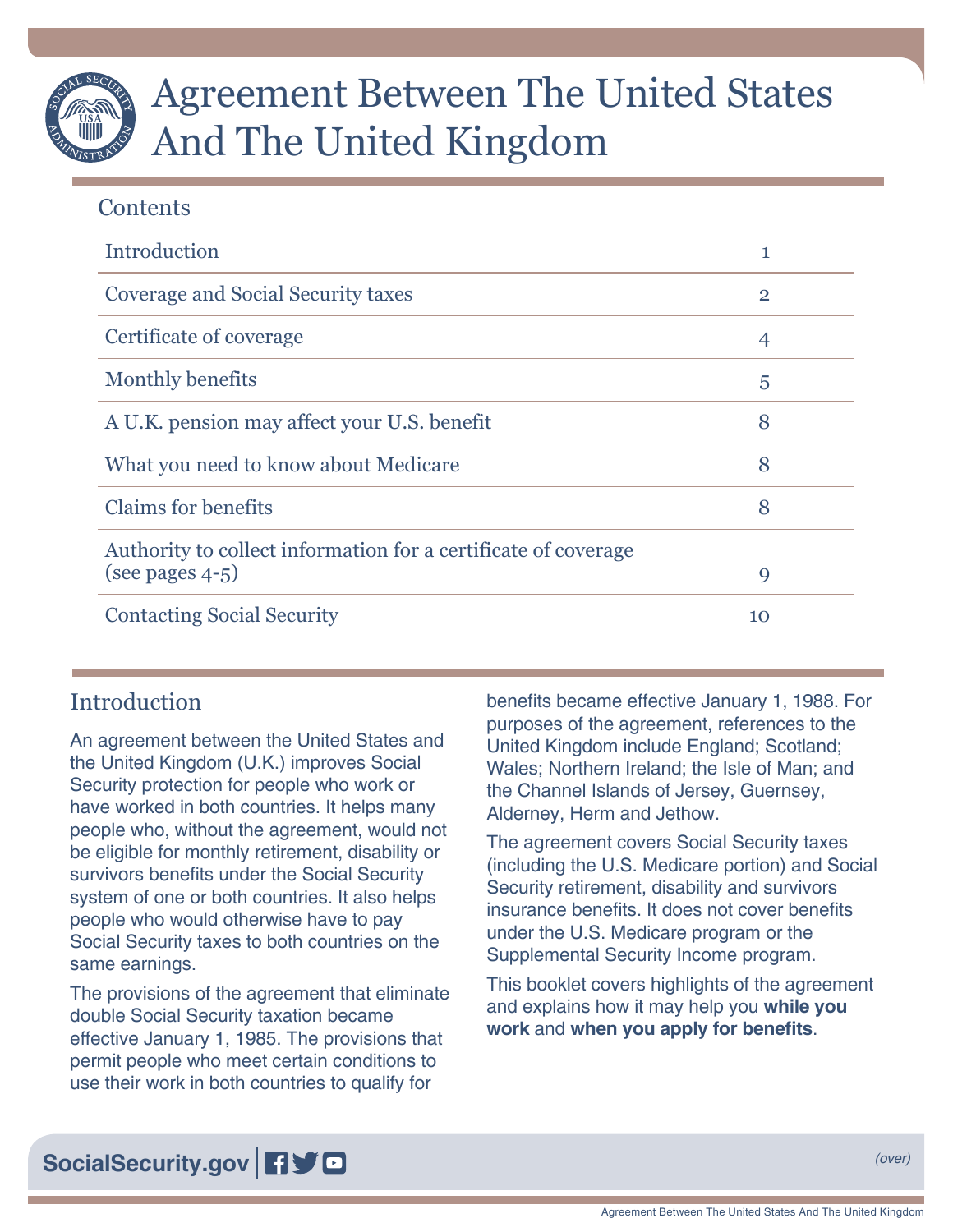#### <span id="page-1-0"></span>**The agreement may help you, your family and your employer**

- **While you work**—If your work is covered by both the U.S. and the U.K. Social Security systems, you (and your employer, if you are employed) would normally have to pay Social Security taxes to both countries for the same work. However, the agreement eliminates this double coverage so you pay taxes to only one system (see [pages 2-](#page-1-1)5).
- **When you apply for benefits**—You may have some Social Security credits in both the United States and the United Kingdom but not have enough to be eligible for benefits in one country or the other. The agreement makes it easier to qualify for benefits by letting you add together your Social Security credits in both countries. For more details, see the section on "Monthly benefits" beginning on [page 5](#page-4-1).

# <span id="page-1-1"></span>Coverage and Social Security taxes

Before the agreement, employees, employers and self-employed people could, under certain circumstances, be required to pay Social Security taxes to both the United States and the United Kingdom for the same work.

Under the agreement, if you work as an employee in the United States, you normally will be covered by the United States, and you and your employer will pay Social Security taxes only to the United States. If you work as an employee in the United Kingdom, you normally

will be covered by the United Kingdom, and you and your employer pay Social Security taxes only to the United Kingdom.

On the other hand, if your employer sends you from one country to work for that employer or an affiliate in the other country for five years or less, you will continue to be covered by your home country and you will be exempt from coverage in the other country. For example, if a U.S. company sends an employee to work for that employer or an affiliate in the United Kingdom for no more than five years, the employer and the employee will continue to pay only U.S. Social Security taxes and will not have to pay in the United Kingdom.

If you are self-employed and reside in the United States or the United Kingdom, you generally will be covered and taxed only by the country where you reside.

People working on the U.K. continental shelf are considered to be working in the United Kingdom.

### **Summary of agreement rules**

The following table shows whether your work is covered under the U.S. or U.K. Social Security system. If you are covered under U.S. Social Security, you and your employer (if you are an employee) must pay U.S. Social Security taxes. If you are covered under the U.K. system, you and your employer (if you are an employee) must pay U.K. Social Security taxes. The next section (beginning on page 10) explains how to get a form from the country where you are covered that will prove you are exempt in the other country.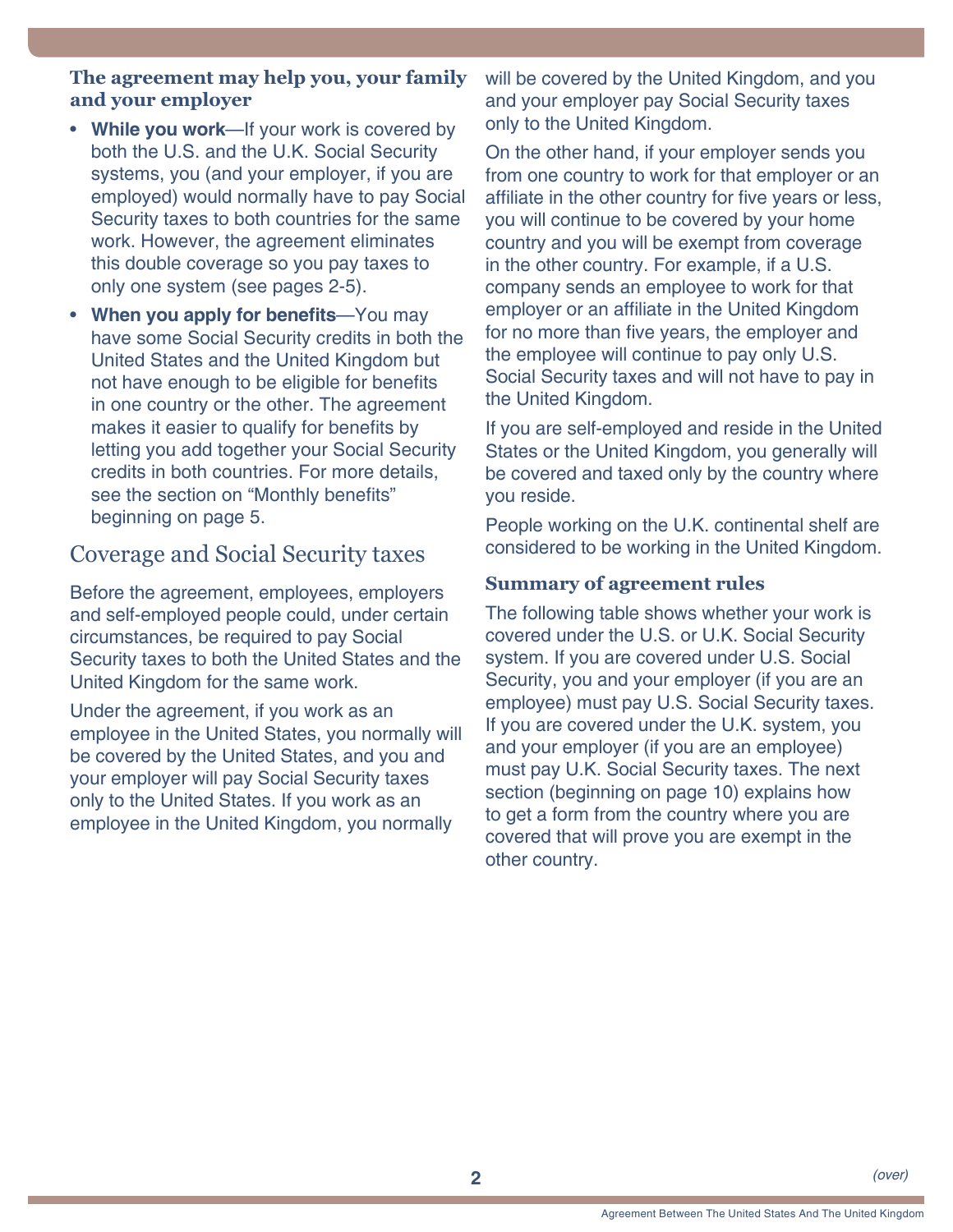| <b>Your work status</b>                                             | <b>Coverage and taxes</b>                                        |  |
|---------------------------------------------------------------------|------------------------------------------------------------------|--|
| You are working in the U.K.:                                        |                                                                  |  |
| For a U.S. employer who:                                            |                                                                  |  |
| Sent you to work in the U.K. for five years or less<br>$\bullet$    | U.S.                                                             |  |
| Sent you to work in the U.K. for more than five years               | U.K.                                                             |  |
| Hired you in the U.K.                                               | U.K.                                                             |  |
| For a non-U.S. employer                                             | U.K.                                                             |  |
| For the U.S. government and you are a:                              |                                                                  |  |
| U.S. national                                                       | U.S. (either Social Security or federal<br>retirement program)   |  |
| U.K. national                                                       | U.K.                                                             |  |
| You are working in the U.S.:                                        |                                                                  |  |
| For an employer in the U.K. who:                                    |                                                                  |  |
| Sent you to work in the U.S. for five years or less                 | U.K.                                                             |  |
| Sent you to work in the U.S. for more than five years               | U.S.                                                             |  |
| Hired you in the U.S.<br>$\bullet$                                  | U.S.                                                             |  |
| For a non-U.K. employer                                             | U.S.                                                             |  |
| For the U.K. government and you are a:                              |                                                                  |  |
| U.K. national                                                       | U.K.                                                             |  |
| U.S. national                                                       | U.S.                                                             |  |
| You are self-employed and you:                                      |                                                                  |  |
| Reside in the U.S.                                                  | U.S.                                                             |  |
| Reside in the U.K.                                                  | U.K.                                                             |  |
| If this table does not seem to describe your situation and you are: |                                                                  |  |
| Working in the U.S.                                                 | Write to the U.S. address on page 10 for<br>further information. |  |
| Working in the U.K.                                                 | Write to the U.K. address on page 10 for<br>further information. |  |

*NOTE: As the table indicates, a U.S. worker employed in the United Kingdom can be covered by U.S. Social Security only if he or she works for a U.S. employer. A U.S. employer includes a corporation organized under the laws of the United States or any state, a partnership if at least two-thirds of the partners are U.S. residents, a person who is a resident of the U.S. or a trust if all*  the trustees are U.S. residents. The term also includes a foreign affiliate of a employer if the U.S. *employer has entered into an agreement with the Internal Revenue Service (IRS) under section 3121(l) of the Internal Revenue Code to pay Social Security taxes for U.S. citizens and residents*  employed by the affiliate.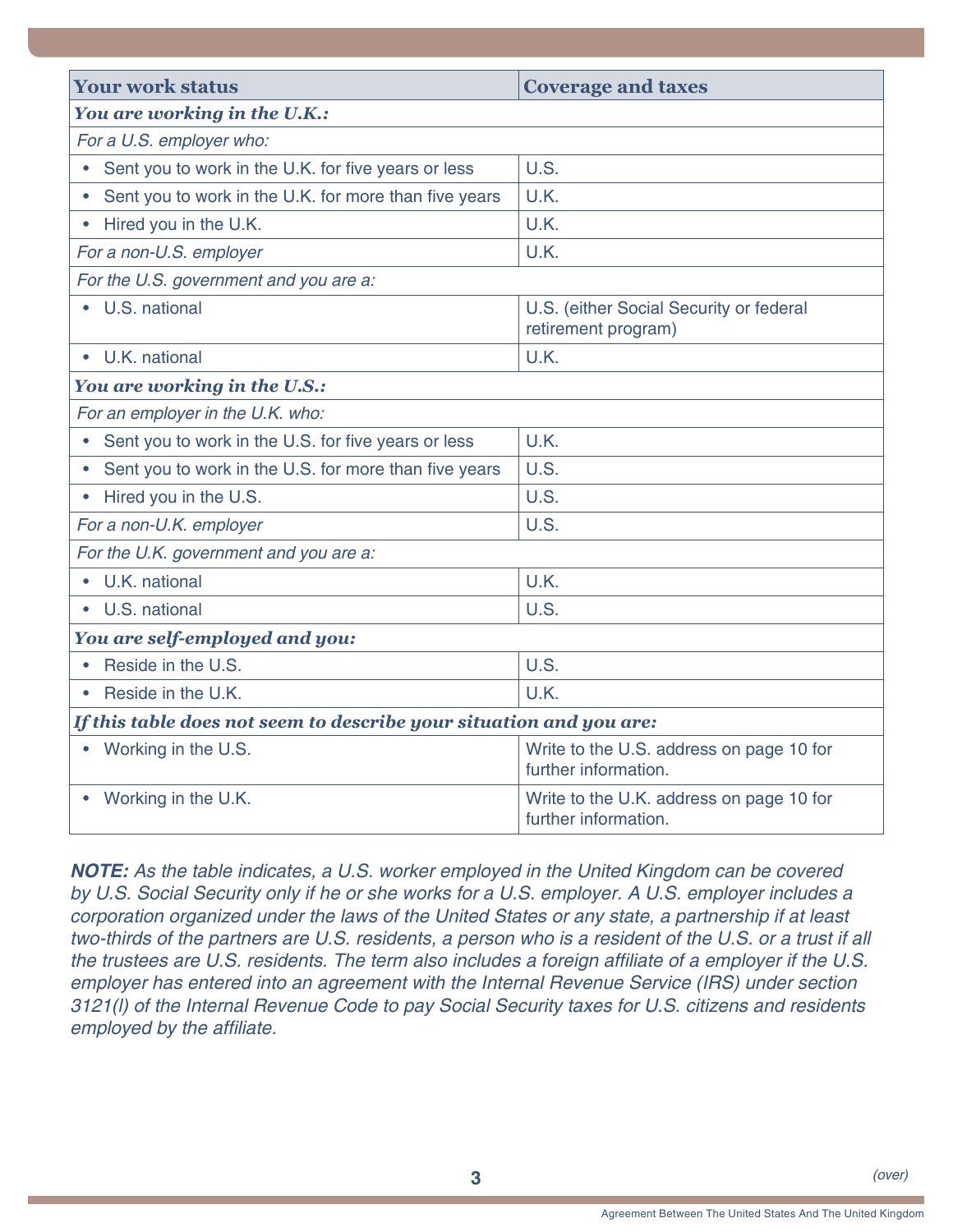# <span id="page-3-1"></span><span id="page-3-0"></span>Certificate of coverage

A certificate of coverage issued by one country serves as proof of exemption from Social Security taxes on the same earnings in the other country.

# **Certificates for employees**

To establish an exemption from compulsory coverage and taxes under the U.K. system, your employer must request a certificate of coverage (form US/UK 1) from the U.S. at this address:

Social Security Administration Office of International Programs

P.O. Box 17741

Baltimore, MD 21235-7741 USA

If preferred, the request may be sent by FAX to **(410) 966-1861**. Please note this FAX number should only be used to request certificates of coverage.

No special form is required to request a certificate but the request must be in writing and provide the following information:

- Full name of worker;
- Date and place of birth;
- Citizenship;
- Country of worker's permanent residence;
- U.S. Social Security number;
- Date of hire;
- Country of hire;
- Name and address of the employer in the U.S. and the U.K.; and
- Date of transfer and anticipated date of return.

In addition, your employer must indicate if you remain an employee of the U.S. company while working in the United Kingdom or if you become an employee of the U.S. company's affiliate in the United Kingdom. If you become an employee of an affiliate, your employer must indicate if the U.S. company has an agreement with the IRS under section 3121(l) of the Internal Revenue Code to pay U.S. Social Security

taxes for U.S. citizens and residents employed by the affiliate and, if yes, the effective date of the agreement.

Your employer can also request a certificate of U.S. coverage for you over the Internet using a special online request form available at *[www.socialsecurity.gov/coc](http://www.socialsecurity.gov/coc)*. Only an employer can use the online form to request a certificate of coverage. A self-employed person must submit a request by mail or fax.

To establish your exemption from coverage under the U.S. Social Security system, your employer in the United Kingdom must request a certificate of coverage (form UK/US 1) from the United Kingdom at this address:

Inland Revenue National Insurance Contributions Office Center for Non-**Residents** Rooms BP 1301/BP 1302 Bamburgh House Benton Park View Longbenton Newcastle upon Tyne NE98 1ZZ ENGLAND

The same information required for a certificate of coverage from the United States is needed to get a certificate from the United Kingdom except that you must show your U.K. National Insurance number rather than your U.S. Social Security number.

#### **Certificates for self-employed people**

If you are self-employed and would normally have to pay Social Security taxes to both the U.S. and the U.K. systems, you can establish your exemption from one of the taxes.

- If you reside in the United States, write to the Social Security Administration at the address on [page 10;](#page-9-1) or
- If you reside in the United Kingdom, write to Inland Revenue at the address on [page 10.](#page-9-1)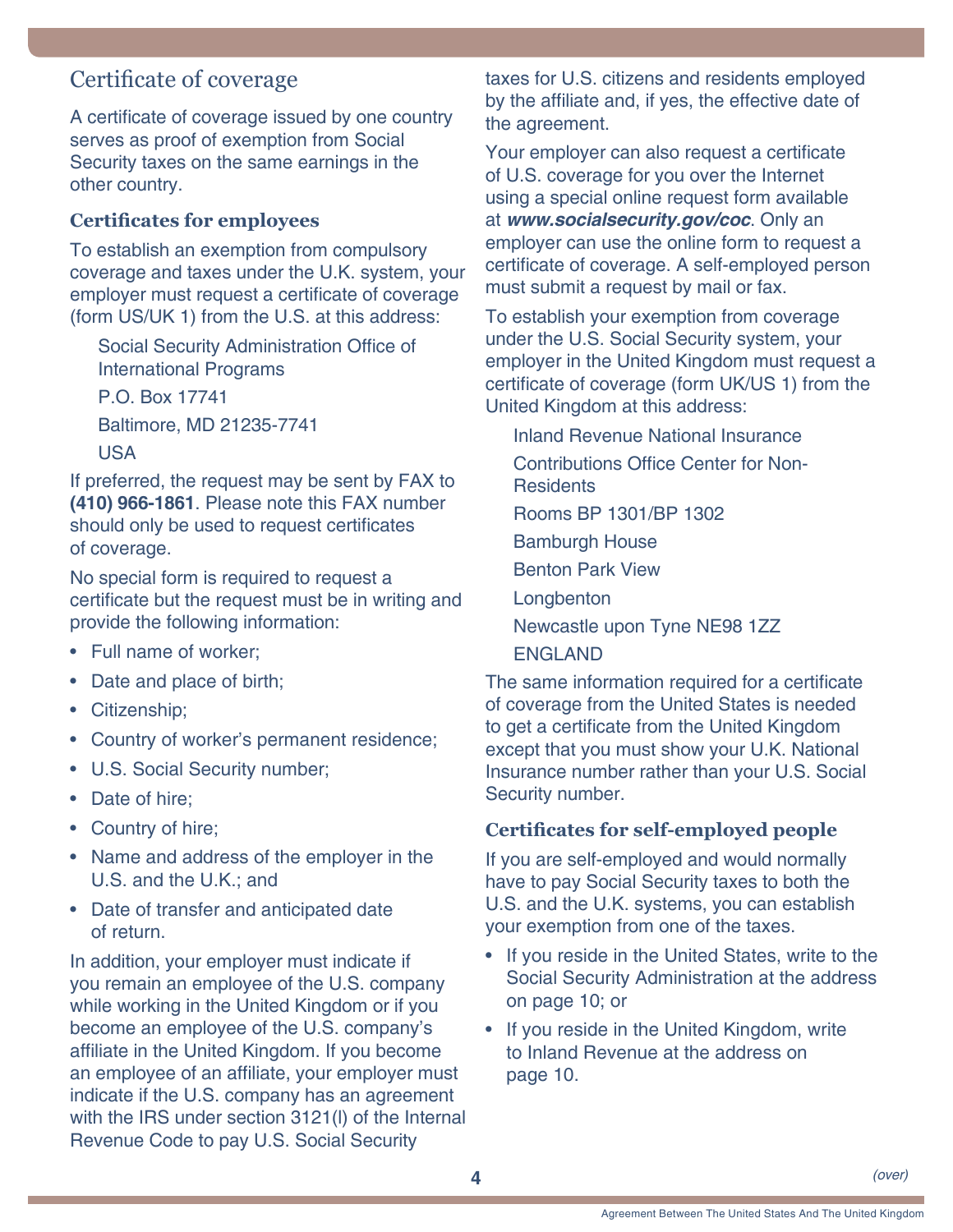<span id="page-4-0"></span>Be sure to provide the following information in your letter:

- Full name;
- Date and place of birth;
- Citizenship;
- Country of permanent residence;
- U.S. and/or U.K. Social Security number;
- Nature of self-employment activity;
- Dates the activity was or will be performed; and
- Name and address of your trade or business in both countries.

### **Effective date of coverage exemption**

The certificate of coverage you receive from one country will show the effective date of your exemption from paying Social Security taxes in the other country. Generally, this will be the date you began working in the other country.

Certificates of coverage issued by the United Kingdom should be retained by the employer in the United States in case of an audit by the IRS. No copies should be sent to IRS unless specifically requested by IRS. However, a self-employed person must attach a **photocopy** of the certificate to his or her income tax return each year as proof of the U.S. exemption.

Copies of certificates of coverage issued by the United States will be provided for both the employee and the employer. It will be their responsibility to present the certificate to the U.K. authorities when requested to do so. To avoid any difficulties, your employer (or you,

if you are self-employed) should request a certificate as early as possible, preferably before your work in the other country begins.

If you or your employer request a certificate of coverage, you should read the Privacy Act and Paperwork Reduction Act statements at the end of this booklet.

# <span id="page-4-1"></span>Monthly benefits

The following table shows the various types of Social Security benefits payable under the U.S. and U.K. Social Security systems and briefly describes the eligibility requirements that normally apply for each type of benefit. If you do not meet the normal requirements for these benefits, the agreement may help you to qualify (see [page 7\)](#page-6-0).

This table is only a general guide. You can get more specific information about U.S. benefits at any U.S. Social Security office or by calling our toll-free number at **1-800-772-1213** or by visiting Social Security's website at *[www.socialsecurity.gov](http://www.socialsecurity.gov)*. You can get more detailed information about the U.K. system by writing to the U.K. address on the inside cover or by visiting the U.K. Social Security system website at *[www.dwp.gov.uk](http://www.dwp.gov.uk)*.

Under U.S. Social Security, you may earn up to four credits each year depending on the amount of your covered earnings. For example, in 2017, you get one credit for each \$1,300 of your covered annual earnings up to a maximum of four credits for the year. Under the U.K. system, credits are measured in weeks. To simplify the information in the table, requirements are shown in years of credits.

| <b>Retirement or old-age benefits</b>                                                                                                                                                          |                                                                                                                                                                                                                                                                       |  |
|------------------------------------------------------------------------------------------------------------------------------------------------------------------------------------------------|-----------------------------------------------------------------------------------------------------------------------------------------------------------------------------------------------------------------------------------------------------------------------|--|
| <b>United States</b>                                                                                                                                                                           | <b>United Kingdom</b>                                                                                                                                                                                                                                                 |  |
| Worker-Full benefit at full retirement age.*<br>Reduced benefit as early as age 62. Required<br>work credits range from one and one-half to 10<br>years (10 years if age 62 in 1991 or later). | Worker---Full benefit at age 65 for men with 44 years<br>of contributions, or reduced benefit with 11 years. Full<br>benefit at age 60 for women (increasing to age 65<br>between 2010 and 2020) with 40 years of contributions,<br>or reduced benefit with 10 years. |  |

*\*Full retirement age for people born in 1938 is age 65. The full retirement age increases gradually until it reaches age 67 for people born in 1960 or later.*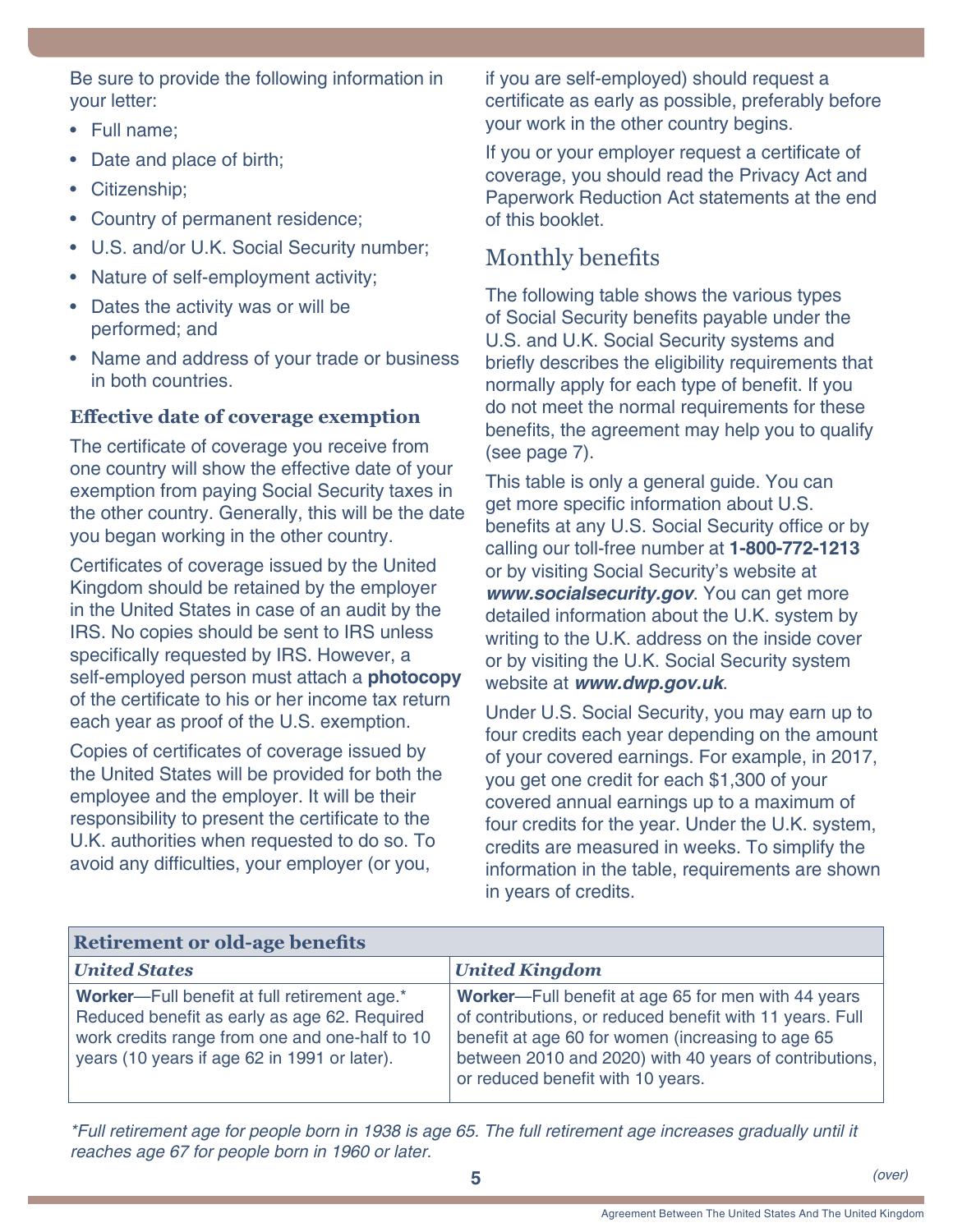| <b>Disability benefits</b>                                                                                                                                                                                                                                                     |                                                                                                                                                                                                                                                                                                                                             |  |
|--------------------------------------------------------------------------------------------------------------------------------------------------------------------------------------------------------------------------------------------------------------------------------|---------------------------------------------------------------------------------------------------------------------------------------------------------------------------------------------------------------------------------------------------------------------------------------------------------------------------------------------|--|
| <b>United States</b>                                                                                                                                                                                                                                                           | <b>United Kingdom</b>                                                                                                                                                                                                                                                                                                                       |  |
| Worker-Under full retirement age* can get<br>benefit if unable to do any substantial gainful<br>work for at least a year. One and one-half to<br>10 years credit needed, depending on age at<br>date of onset. Some recent work credits also<br>needed unless worker is blind. | Worker-A contributor who has not retired can get an<br>invalidity benefit if he or she has been incapable of<br>working for 52 weeks during which time he or she was<br>entitled to statutory sickness pay or short-term incapacity<br>benefits. The contributor must have paid a required<br>number of contributions in a recent tax year. |  |

*\*Full retirement age for people born in 1938 is age 65. The full retirement age increases gradually until it reaches age 67 for people born in 1960 or later.*

| <b>Family benefits to dependents of retired or disabled people</b>                                                                                                                                                    |                                                                                                                                                                                                                                                                                                              |
|-----------------------------------------------------------------------------------------------------------------------------------------------------------------------------------------------------------------------|--------------------------------------------------------------------------------------------------------------------------------------------------------------------------------------------------------------------------------------------------------------------------------------------------------------|
| <b>United States</b>                                                                                                                                                                                                  | <b>United Kingdom</b>                                                                                                                                                                                                                                                                                        |
| Wife-Full benefit at full retirement age* or<br>at any age if caring for the worker's entitled<br>child under age 16 (or disabled before age<br>22). Reduced benefit as early as age 62 if not<br>caring for a child. | Wife-Retirement pension at age 60 based on<br>husband's contributions if she does not qualify for a<br>higher pension based on her own contributions. If under<br>age 60, an increased pension is paid to the husband.<br>An increased invalidity benefit is payable for a wife in<br>certain circumstances. |
| <b>Husband</b> —Same as wife.                                                                                                                                                                                         | <b>Husband</b> —Wife cannot claim extra retirement pension<br>for husband, but can claim increased invalidity benefit in<br>certain circumstances.                                                                                                                                                           |
| <b>Divorced wife-Full benefit at full retirement</b><br>age.* Reduced benefit as early as age 62.<br>Must be unmarried and have been married to<br>worker for at least 10 years.                                      | <b>Divorced wife</b> —Retirement pension payable at age 60<br>based on ex-husband's contributions provided she has<br>also contributed to the U.K. system. Remarriage after age<br>60 will not affect entitlement.                                                                                           |
| <b>Divorced husband</b> —Same as divorced wife.                                                                                                                                                                       | <b>Divorced husband—At age 65; other requirements same</b><br>as divorced wife.                                                                                                                                                                                                                              |
| <b>Children</b> —If unmarried, up to age 18 (age 19)<br>if in an elementary or secondary school full<br>time) or any age if disabled before age 22.                                                                   | <b>Children</b> —Up to age 16 (age 19 for certain students).                                                                                                                                                                                                                                                 |

*\*Full retirement age for people born in 1938 is age 65. The full retirement age increases gradually until it reaches age 67 for people born in 1960 or later.*

| <b>Survivors benefits</b>                                                                                                                                                                                                                                                                                                                               |                                                                                                                                                                                                        |  |
|---------------------------------------------------------------------------------------------------------------------------------------------------------------------------------------------------------------------------------------------------------------------------------------------------------------------------------------------------------|--------------------------------------------------------------------------------------------------------------------------------------------------------------------------------------------------------|--|
| <b>United States</b>                                                                                                                                                                                                                                                                                                                                    | <b>United Kingdom</b>                                                                                                                                                                                  |  |
| Widow-Full benefit at full retirement age <sup>*</sup> or<br>at any age if caring for the deceased's entitled<br>child under age 16 (or disabled before age 22).<br>Reduced benefit as early as age 60 (or age<br>50 if disabled) if not caring for a child. Benefits<br>may be continued if remarriage occurs after<br>age 60 (or age 50 if disabled). | <b>Widow</b> —Full benefit at age 55 or at any age if caring for<br>a dependent child of the worker. Reduced benefit as early<br>as age 45. Benefit may continue if remarriage occurs after<br>age 60. |  |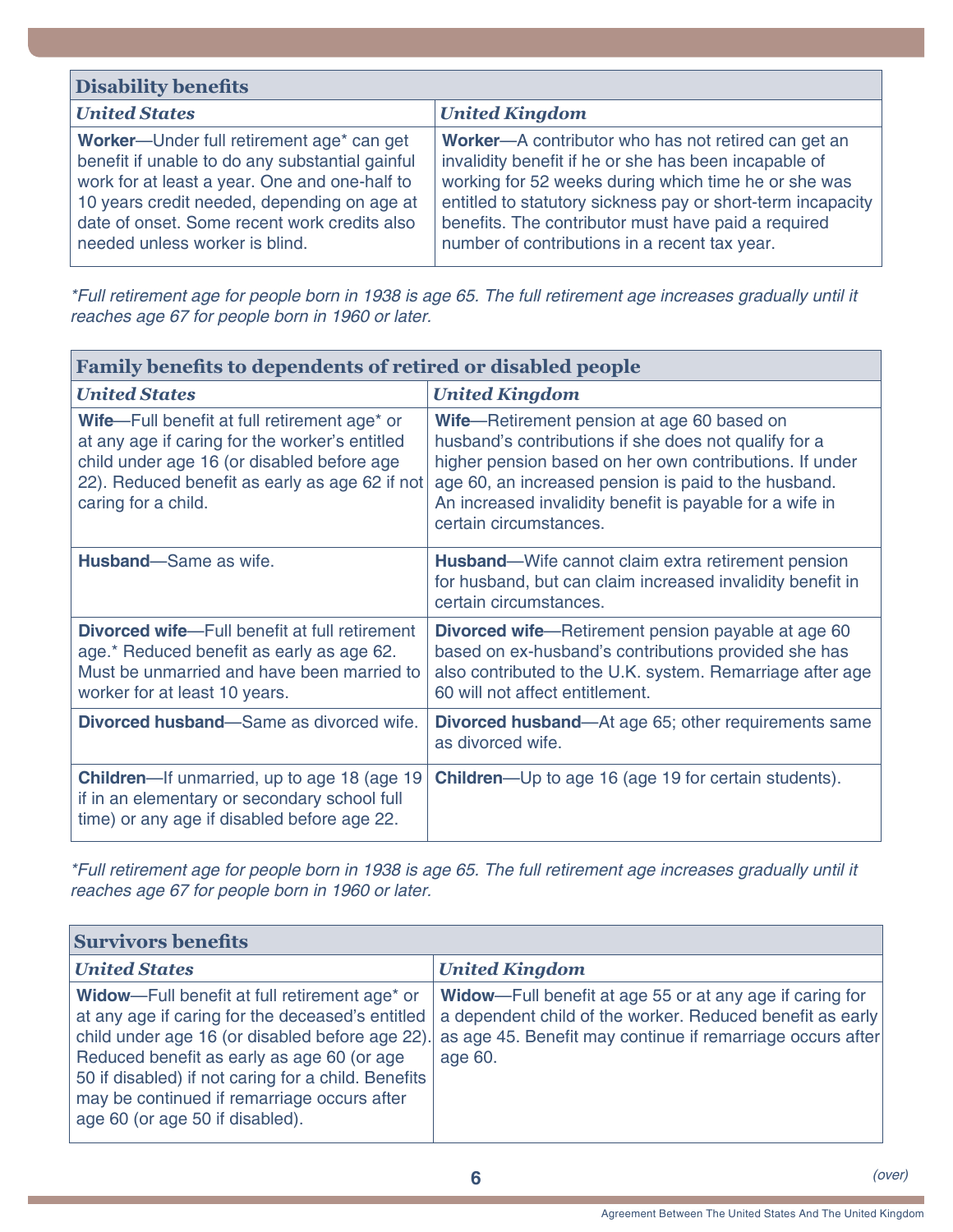| <b>Survivors benefits</b>                                                                                      |                                                                                                                 |
|----------------------------------------------------------------------------------------------------------------|-----------------------------------------------------------------------------------------------------------------|
| <b>United States</b>                                                                                           | <b>United Kingdom</b>                                                                                           |
| <b>Widower-Same as widow.</b>                                                                                  | <b>Widower</b> —Benefit payable at age 65, if widowed before<br>age 65 and also contributed to the U.K. system. |
| <b>Divorced widow(er)</b> —Same as widow(er) if<br>marriage lasted at least 10 years.                          | <b>Divorced widow(er)</b> —No provision.                                                                        |
| <b>Children</b> —Same as for children of retired or<br>disabled worker.                                        | <b>Children</b> —Same as for children of retired or<br>disabled contributors.                                   |
| Lump-sum death benefit-A one-time<br>payment not to exceed \$255 payable on the<br>death of an insured worker. | Lump-sum death benefit-No provision.                                                                            |

*\*Full retirement age for people born in 1938 is age 65. The full retirement age increases gradually until it reaches age 67 for people born in 1960 or later.*

### <span id="page-6-0"></span>**How benefits can be paid**

If you have Social Security credits in both the United States and the United Kingdom, you may be eligible for benefits from one or both countries. If you meet all the basic requirements under one country's system, you will get a regular benefit from that country. If you do not meet the basic requirements, the agreement may help you qualify for a benefit as explained below.

- **Benefits from the U.S.**—If you do not have enough work credits under the U.S. system to qualify for regular benefits, you may be able to qualify for a partial benefit from the United States based on both U.S. and U.K. credits. However, to be eligible to have your U.K. credits counted, you must have earned at least six credits (generally one and onehalf years of work) under the U.S. system. If you already have enough credits under the U.S. system to qualify for a benefit, the United States cannot count your U.K. credits.
- **Benefits from the U.K.**—The United Kingdom provides benefits through a two-tier program:
	- 1. The first tier, called the basic pension, is payable to workers who meet a minimum length of work requirement. Under the agreement, if you do not have enough credits under the U.K. system, your U.S. credits can be counted. To be eligible to

have your U.S. and U.K. credits counted, you must have at least one year of coverage credited under the U.K. system.

2. The second tier is called the additional pension and is based on both the length of work under the U.K. system and the amount of earnings. A person can qualify for the additional pension with as little as one year of U.K. coverage. Therefore, credits under the U.S. system will **not** be considered when determining eligibility for the additional pension.

# **How credits get counted**

You do not have to do anything to have your credits in one country counted by the other country. If we need to count your credits under the U.K. system to help you qualify for a U.S. benefit, we will get a copy of your U.K. record directly from the United Kingdom when you apply for benefits. If U.K. officials need to count your U.S. credits to help you qualify for a U.K. benefit, they will get a copy of your U.S. record directly from the Social Security Administration when you apply for the U.K. benefit.

Although each country may count your credits in the other country, your credits are not actually transferred from one country to the other. They remain on your record in the country where you earned them and can also be used to qualify for benefits there.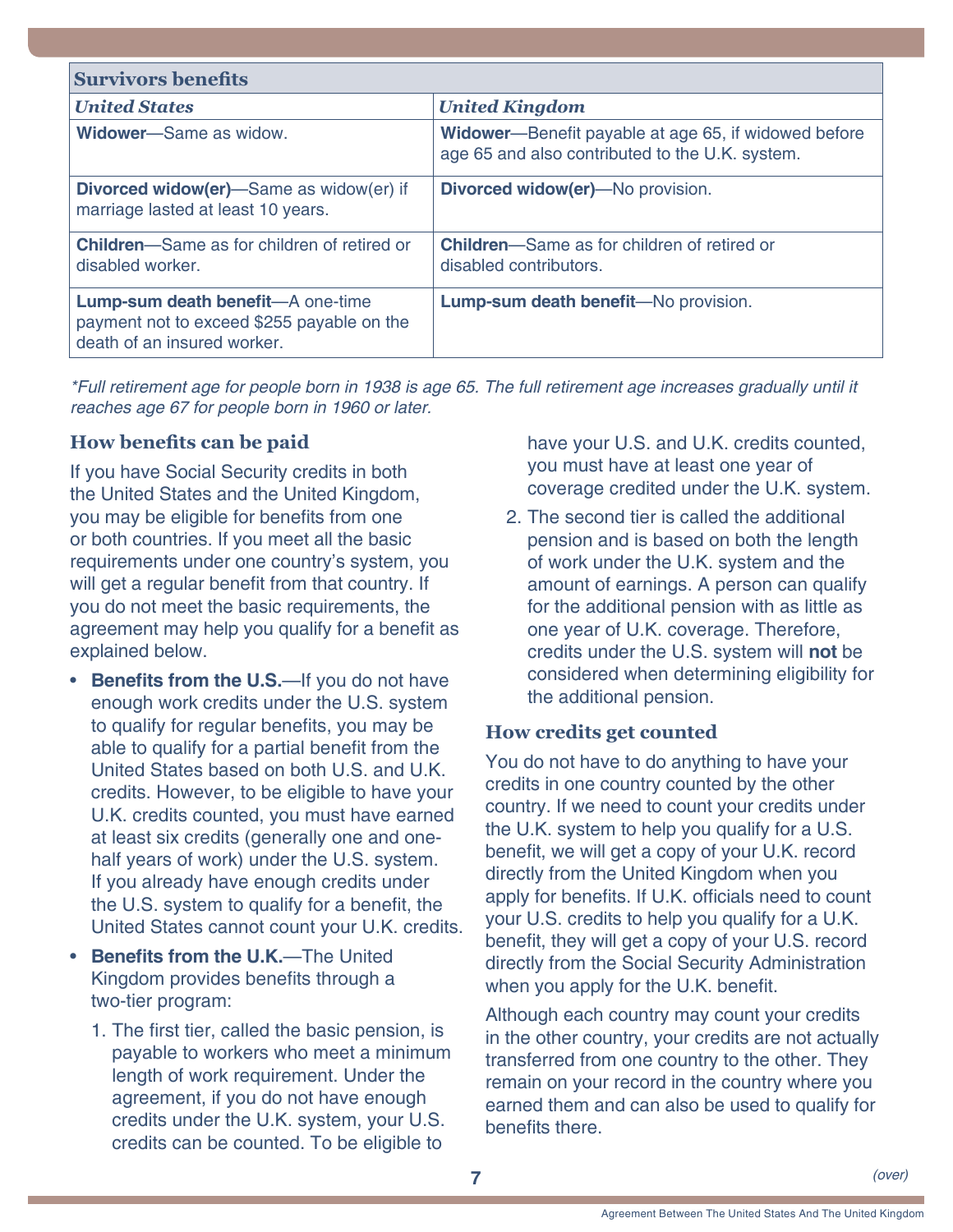#### <span id="page-7-0"></span>**Computation of U.S. benefit under the agreement**

When a U.S. benefit becomes payable as a result of counting both U.S. and U.K. Social Security credits, an initial benefit is determined based on your U.S. earnings as if your entire career had been completed under the U.S. system. This initial benefit is then reduced to reflect the fact that U.K. credits helped to make the benefit payable. The amount of the reduction will depend on the number of U.S. credits: the more U.S. credits, the smaller the reduction; and the fewer U.S. credits, the larger the reduction.

# A U.K. pension may affect your U.S. benefit

If you qualify for Social Security benefits from both the United States and the United Kingdom and did not need the agreement to qualify for either benefit, the amount of your U.S. benefit may be reduced. This is a result of a provision in U.S. law that can affect the way your benefit is figured if you also receive a pension based on work that was not covered by U.S. Social Security. For more information, call our toll-free number, **1-800-772-1213**, or visit our website, *[www.socialsecurity.gov](http://www.socialsecurity.gov)*, and get a copy of our publication, *[Windfall Elimination Provision](http://www.ssa.gov/pubs/EN-05-10045.pdf)* [\(Publication No. 05-10045\)](http://www.ssa.gov/pubs/EN-05-10045.pdf). If you are outside the United States, you may write to us at the address on the inside cover.

# What you need to know about Medicare

Medicare is the U.S. national health insurance program for people age 65 or older or who are disabled. Medicare has four parts:

- Hospital insurance (Part A) helps pay for inpatient hospital care and certain follow-up services.
- Medical insurance (Part B) helps pay for doctors' services, outpatient hospital care and other medical services.
- Medicare Advantage plans (Part C) are available in many areas. People with Medicare Parts A and B can choose to

receive all of their health care services through a provider organization under Part C.

• Prescription drug coverage (Part D) helps pay for medications doctors prescribe for medical treatment.

You are eligible for free hospital insurance at age 65 if you have worked long enough under U.S. Social Security to qualify for a retirement benefit. People born in 1929 or later need 40 work credits (about 10 years of covered work) to qualify for retirement benefits.

Although the agreement between the United States and the United Kingdom allows the Social Security Administration to count your U.K. credits to help you qualify for U.S. retirement, disability or survivors benefits, the agreement does not cover Medicare benefits. As a result, we cannot count your credits in the United Kingdom to establish entitlement to free Medicare hospital insurance.

For more information about Medicare, call our toll-free number, **1-800-772-1213**, and ask for the publication, *[Medicare](http://www.ssa.gov/pubs/EN-05-10043.pdf)* [\(Publication No. 05-10043\)](http://www.ssa.gov/pubs/EN-05-10043.pdf) or visit Medicare's website at *[www.medicare.gov](http://www.medicare.gov)*.

# <span id="page-7-1"></span>Claims for benefits

If you live in the United States and wish to apply for U.S. or U.K. benefits:

- Visit or write any U.S. Social Security office; or
- Phone our toll-free number, **1-800-772-1213**, 7 a.m. to 7 p.m. any business day. People who are deaf or hard of hearing may call our toll-free TTY number, **1-800-325-0778**.

You can apply for U.K. benefits at any U.S. Social Security office by completing an application form SSA-2490.

If you live in the United Kingdom and wish to apply for U.S. or U.K. benefits, contact:

- The Federal Benefits Unit at the U.S. Embassy in London (phone **207-499-9000**) to file for U.S. benefits; or
- Any U.K. Social Security office to file for U.K. benefits.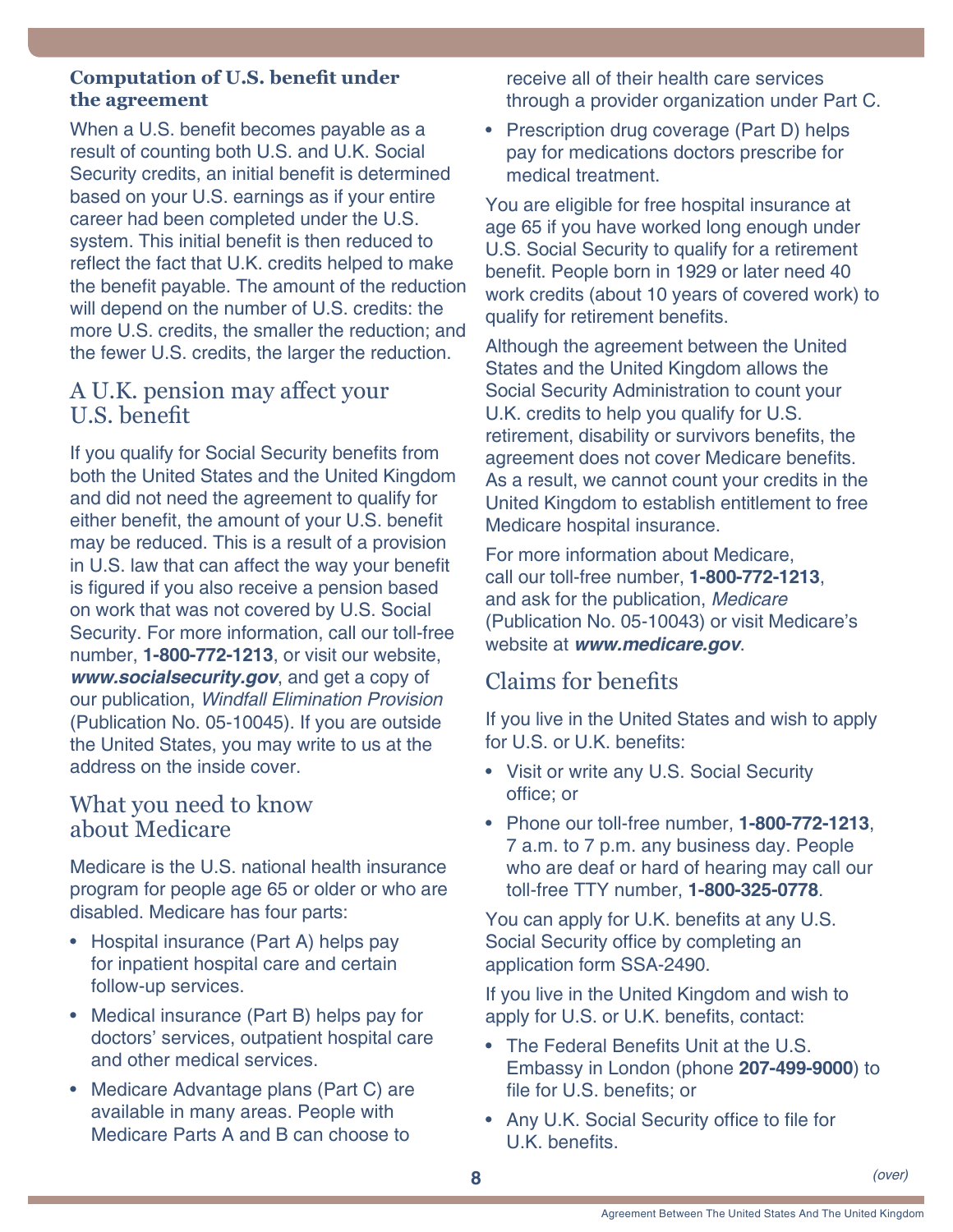<span id="page-8-0"></span>You can apply with one country and ask to have your application considered as a claim for benefits from the other country. Information from your application will then be sent to the other country. Each country will process the claim under its own laws—counting credits from the other country when appropriate—and notify you of its decision.

If you have not applied for benefits before, you may need to provide certain information and documents when you apply. These include the worker's U.S. and U.K. Social Security numbers, proof of age for all claimants, evidence of the worker's U.S. earnings in the past 24 months and information about the worker's coverage under the U.K. system. You may wish to call the Social Security office before you go there to see if any other information is needed.

#### **Payment of benefits**

Each country pays its own benefit. U.S. payments are made by the U.S. Department of Treasury each month and cover benefits for the preceding month.

Payments under the U.K. system may be paid at different times and for various periods of time depending upon the amount of the payment and the wishes of the recipient. For more information, contact the appropriate U.K. authorities as shown on the inside cover.

#### **Absence from U.S. territory**

Normally, people who are not U.S. citizens may receive U.S. Social Security benefits while outside the U.S. only if they meet certain requirements. Under the agreement, however, you may receive benefits as long as you reside in the United Kingdom regardless of your nationality. If you are not a U.S. or U.K. citizen and live in another country, you may not be able to receive benefits. The restrictions on U.S. benefits are explained in the publication, *[Your](http://www.ssa.gov/pubs/EN-05-10137.pdf)  [Payments While You Are Outside The United](http://www.ssa.gov/pubs/EN-05-10137.pdf)  States* [\(Publication No. 05-10137\)](http://www.ssa.gov/pubs/EN-05-10137.pdf).

#### **Appeals**

If you disagree with the decision made on your claim for benefits under the agreement, contact any U.S. or U.K. Social Security office. The people there can tell you what you need to do to appeal the decision.

The U.K. Social Security authorities will review your appeal if it affects your rights under the U.K. system, while U.S. Social Security authorities will review your appeal if it affects your rights under the U.S. system. Since each country's decisions are made independently of the other, a decision by one country on a particular issue may not always conform with the decision made by the other country on the same issue.

# Authority to collect information for a certificate of coverage (see [pages 4-](#page-3-1)5)

# **Privacy Act**

The *Privacy Act* requires us to notify you that we are authorized to collect this information by section 233 of the *Social Security Act*. While it is not mandatory for you to furnish the information to the Social Security Administration, a certificate of coverage cannot be issued unless a request has been received. The information is needed to enable Social Security to determine if work should be covered only under the U.S. Social Security system in accordance with an international agreement. Without the certificate, work may be subject to taxation under both the U.S. and the foreign Social Security systems.

#### **Paperwork Reduction Act Notice**

This information collection meets the clearance requirements of 44 U.S.C. section 3507, as amended by section 2 of the *Paperwork Reduction Act of 1995*. You are not required to answer these questions unless we display a valid Office of Management and Budget control number. We estimate that it will take you about 30 minutes to read the instructions, gather the necessary facts, and write down the information to request a certificate of coverage.